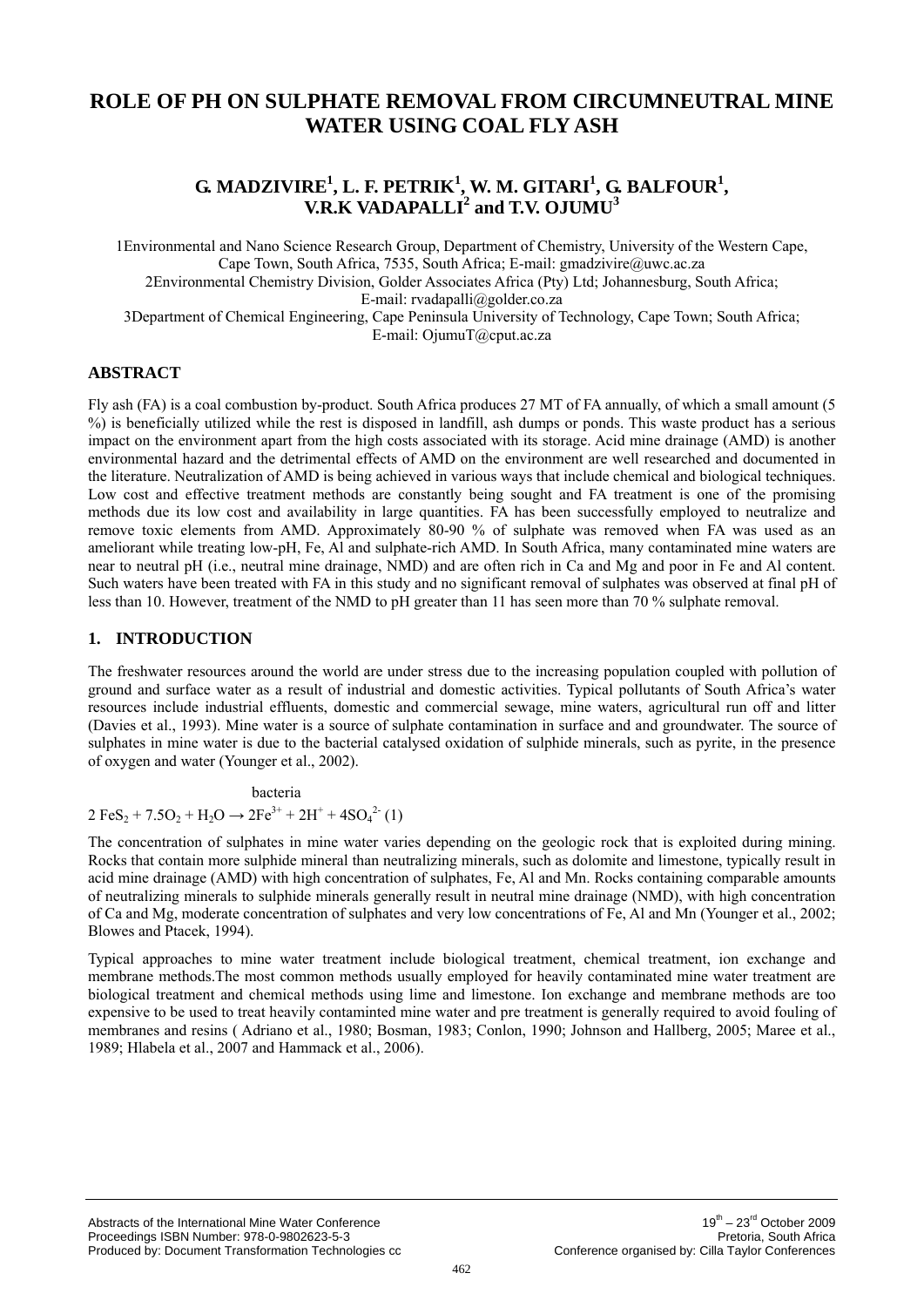Due to the high costs associated with chemicals, cost-effective ways are being investigated for treatment of mine water. Treatment of mine water using coal FA looks promising since it is a waste material found in close proximity to the coal mines. Most coal combustion power stations in South Africa are built near the coal mines to reduce transport costs. FA is waste material trapped from flue gas to avoid atmospheric contamination. Leachates from FA are highly alkaline. Treatment of AMD with FA has been investigated extensively (Gitari et al., 2006; Gitari et al., 2008 and Petrik et al., 2003). The water produced in the treatment process is free from heavy metals such as Fe, Al, Mn, etc. The sulphate concentrations are reduced to the saturation level of gypsum  $($   $\sim$  1500 ppm).

Treatment of NMD rich in Mg and Ca with FA to pH 9 has shown insignificant sulphate removal. The objectives of this research are: 1) to evaluate the effect of pH and, 2) to evaluate the effect of Fe and Al concentrations on sulphate removal.

# **2. MATERIALS AND METHOD**

# **Sampling**

The materials used in this study were NMD, AMD and fly ash (FA). The mine waters were collected from two diffrent coal mines in Mpumalanga, South Africa. The mine water was filtered through a 0.45 μm pore nucleopore membrane and cation samples were acidified with concentrated  $HNO<sub>3</sub>$  to  $pH < 2$ . The samples were sealed in plastic containers and kept at  $4 \,^0C$  until analysis by inductively-coupled plasma-atomic emission/mass spectrometry (ICP-AES/MS) and ion chromatography (IC) for cations and anions, respectively (Table 3). FA was collected from a nearby pulverized coal combustion power station. The FA was collected directly from the precipitators and kept in sealed plastic bags devoid of air to avoid carbonation of free lime to calcite. The FA was analysed for elemental and mineral composition using x-ray fluoresence spectroscopy (XRF) and x-ray diffraction spectroscopy (XRD) respectively.

## **Effect of the Amount of FA or Final PH on Sulphate Removal**

a) Effect of the amount of FA.

These experiments were conducted to evaluate the effect of the amount of FA on sulphate removal. NMD was mixed with different amounts of FA to give a pre-determined NMD: FA ratio. The mixture was stirred in a beaker using an overhead stirrer until pH  $\geq$  12 as shown in Table 1. The mixtures were then filtered through a 0.45µm filter paper and the supernatant analysed using IC and ICP-MS for anions and cations respectively.

| Experiment | Volume of mine water (ml) | Mass of FA $(g)$ | Mass Ratio  |
|------------|---------------------------|------------------|-------------|
|            | 200                       | 100.05           | $2 \cdot 1$ |
|            | 200                       | 66.68            | 3:1         |
|            | 200                       | 50.04            | 4:1         |
| 4          | 200                       | 40.03            | 5:1         |

Table 1. Different amounts of FA mixed with neutral mine drainage

b) Effect of final pH.

This set of experiments was conducted to investigate the effect of the final pH on sulphate removal. NMD (500 ml) of pH 6.5 was mixed with FA (250 g) and stirred using an overhead stirrer. Aliquot samples were collected at pH 9.88, 10.21, 11.77 and 12.34. The samples were filtered through a 0.45 μm nucleopore filter membrane and the supernatant analysed for anions and cations using IC and ICP-MS. The solid samples at pH 9.88, 10.21, 11.77 and 12.34 were also analysed using XRD and XRF to investigate the changes in mineralogical and chemical composition of the FA.

## **Effect of FE and AL on Sulphate Removal**

NMD and AMD were mixed in the following ratios; 1:0 1:1, 2:1 and 3:1 (NMD:AMD). AMD was used as a source of Fe and Al. The mixtures were then treated with FA at a L/S ratio of 2:1 by stirring the mixture with an overhead stirrer. Aliquot samples were collected at pH 6, 8, 9, 10, 11 and 12, filtered through a 0.45 μm nucleopore filter membrane. The supernatant was then analysed for elemental composition using IC and ICP-MS.

The mineral phases that were likely to form during treatment of NMD and NMD/AMD mixtures were predicted using PHREEQC geochemical modeling code and WATEQ4F database. Saturation indices were calculated at different final pH values. The WATEQ4F database was edited to include the thermodynamic parameters of ettringite as calculated by Perkins and Palmer (1999).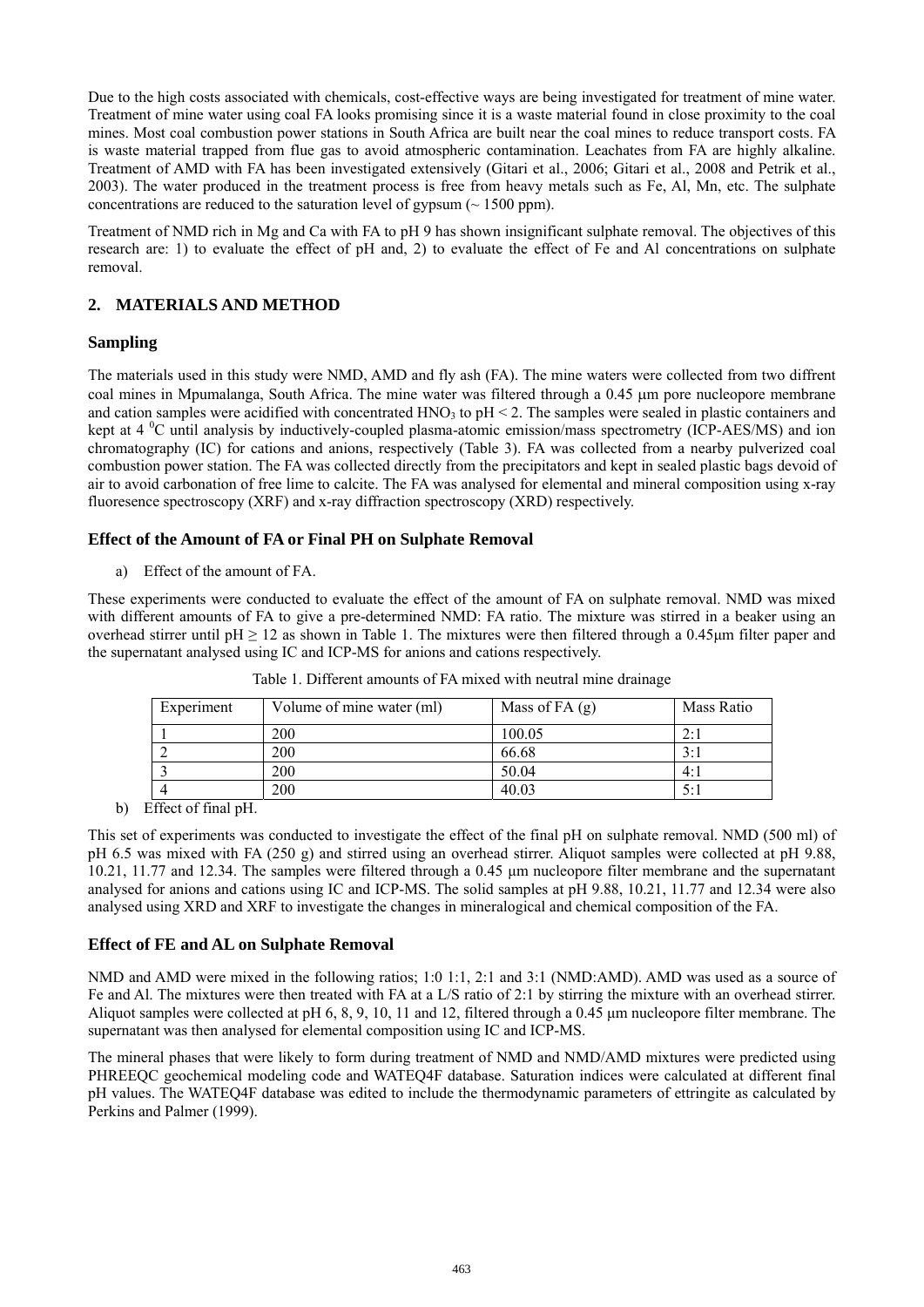#### **3. RESULTS AND DISCUSSION**

#### **Characterization of FA, NMD and AMD**

The chemical compositions of the NMD and AMD samples are shown in Table 2. The major ions of the NMD are Ca, Mg and sulphate. It also contains substantial amounts of Mn and very low concentration of Fe and Al. The AMD contains substantial amounts of Fe, Al and Mn. Its sulphate content is far greater than that of the NMD.

The type of mine water depends on the geology of mine (Lottermoser, 2007; Younger et al., 2002). The mine producing NMD is situated in a geologic setting that includes dolomite and pyrite. The coal mine producing AMD is located in a geologic setting that also contains dolomite, but is dominated by pyrite.

The AMD results from oxidation of pyrite and a lack of buffering by dolomite. Although the mine water contains substantial amounts of Ca and Mg due to dolomite dissolution. In this case, the alkalinity produced during weathering of dolomite is not sufficient to neutralize the acidity generated by pyrite oxidation.

NMD results from the oxidation of the pyrite followed by neutralization due to dolomite dissolution. This will cause Al and Fe to precipitate as hydroxides ( $pH > 3.5$ ) while the weathering of dolomite causes the mine water to contain elevated concentrations of Ca and Mg (Eq. 2). Some of the sulphate is removed from the water due to precipitation of gypsum.

 $FeS_2 + CaMg(CO_3)_2 + 1.5H_2O + 3.5O_2 \rightarrow Fe(OH)_3 + Ca^{2+} + Mg^{2+} + 2CO_2 + 2SO_4^{2-} (2)$ 

| Table 2. Composition of circumneutral mine water and AMD. |  |
|-----------------------------------------------------------|--|
|-----------------------------------------------------------|--|

|                              | Neutral mine drainage | Acid mine water     |
|------------------------------|-----------------------|---------------------|
| element                      | concentration (ppm)   | concentration (ppm) |
| pH                           | 6.85                  | 2.48                |
| EC (ms/m)                    | 5.02                  | 13.98               |
| $\mathbf{Al}$                | 0.016                 | 473.95              |
| K                            | 29.19                 | 34.16               |
| Mn                           | 24.96                 | 88.22               |
| Co                           | 0.29                  | 1.89                |
| $\overline{\text{Ni}}$       | 0.21                  | 2.97                |
| Ca                           | 557.55                | 598.73              |
| $\rm Fe$                     | $0.07\,$              | 8158.20             |
| $_{\rm Mg}$                  | 851.77                | 398.90              |
| $\rm Na$                     | 20.12                 | 70.48               |
| Sr                           | 1.81                  | 1.02                |
| $\overline{\mathrm{F}}$      | 0.79                  | 1.75                |
| Cl                           | 115                   | 9.80                |
| NO <sub>3</sub>              | 49.69                 | 8.01                |
| PO <sub>4</sub> <sup>3</sup> | 1.15                  | 167                 |
| SO <sub>4</sub> <sup>2</sup> | 4583                  | 42862               |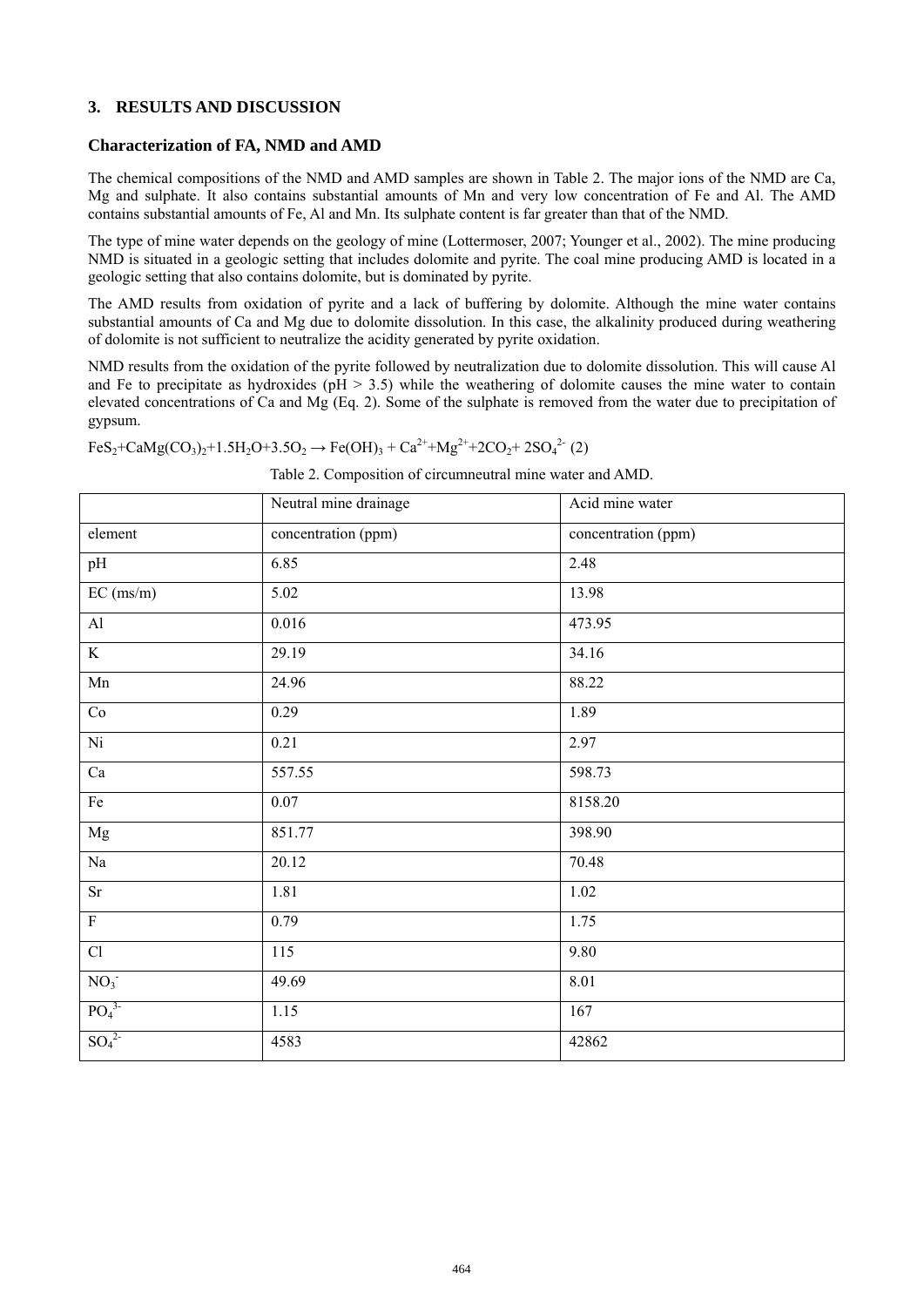FA mineral composition was analyzed using XRD and the results obtained are as depicted on Fig 3. The FA is composed of mullite  $(3Al_2O_3.2SiO_2)$ , quartz  $(SiO_2)$ , hematite  $(Fe_2O_3)$  and lime (CaO). The elemental composition of FA was also analyzed using XRF and the results are shown in Table 3. Based on the XRF data obtained, the FA used in this study is Class F according to the American Society for Testing and Measurement (ASTM C618) classification since  $SiO_2$  +  $A_2O_3$  + Fe<sub>2</sub>O<sub>3</sub> = 86.99 % > 70 %. Class F fly ash is formed during the combustion of either bituminous or anthracitic type of coal (Mattigod et al., 1990).

#### **Effect of the Amount of FA or the Final PH on Sulphate Removal**

The results show that the amount of FA added to the mine water has a great effect on the amount of sulphates that can be removed from the water. As more FA was added to mine water, more sulphates were removed, as shown in Fig 1 (a) and (b). For the 5:1 ratio, approximately 55 % sulphate removal was observed, while for the 2:1 ratio, approximately 71 % sulphate removal was observed. Maximum values for pH were 10.13, 11.77, 12.12 and 12.34 for ratios 5:1, 4:1, 3:1 and 2:1, respectively.

The results also reveal that the amount of sulphates removed from the mine water depends on the final pH of the water (Fig 1c and 1d). Treatment of mine water to pH 9.88 only removes 6 % of sulphates from mine water. Treatment of the mine water to a pH of 12.35 results in 71 % of sulphates removed from mine water.

XRD results obtained for FA and solid residues (SR) taken at pH 11.77 (SR1) and 12.34 (SR2) show that the only new mineral phase formed during treatment of mine water with FA was gypsum (Fig 2). This means that the sulphates are being removed in the form of gypsum during the treatment of mine water with FA. The lime in FA causes the pH of the water to increase and the lime peaks disappear from the spectra of the solid residues (SR).

As more FA is added or final pH is increased, more lime is available to neutralize the mine water (Eq. 3) and more  $Ca^{2+}$ ions are present, causing Eq. 4 to shift to the right according to Le Chatelier's principle, resulting in enhanced removal of sulphate as gypsum (Fig 2).

 $CaO + H_2O \rightarrow Ca^{2+} + 2OH^{-} (3)$  $Ca^{2+} + SO_4^{2-} + 2H_2O \leftrightarrow CaSO_4 \, 2H_2O$  (4)



Fig 1. Sulphate concentration during treatment of NMD with different amounts of FA (a), % sulphate removal of sulphates using different amounts of FA (b), % removal of sulphates at different NMD: FA ratios (c) and the Ca/Mg and Mn concentration trends (d) during treatment of NMD to different final pH.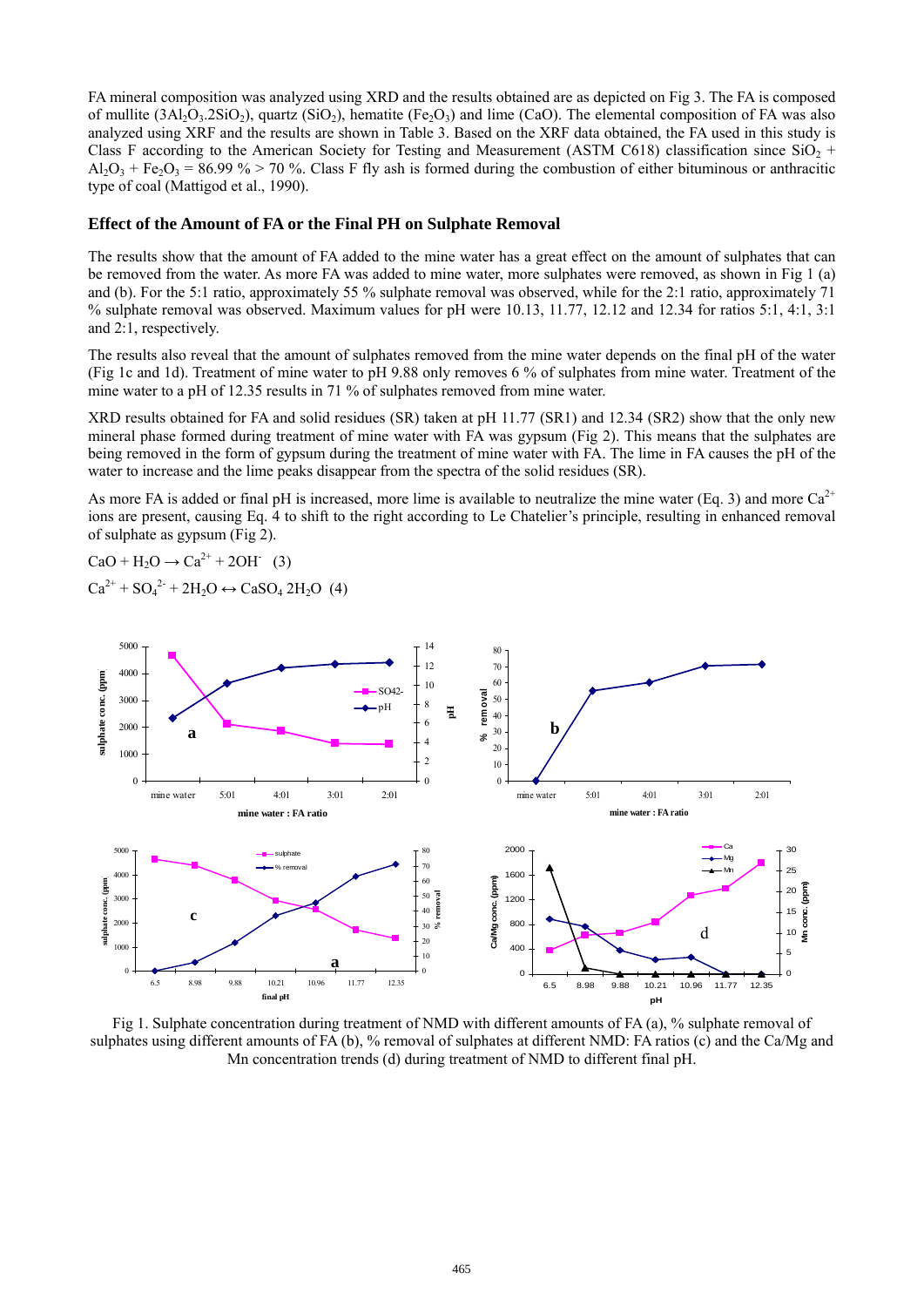

Figure 2. XRD spectra of FA, solid residues (SR1 and SR2) after treatment of CMW with FA.

A comparison of the elemental composition of FA and solid residues shows that the %  $SO<sub>3</sub>$  increases in the SR as the final pH increases (Table 3). This correlates well with the results obtained from IC which shows a decrease in the sulphate content of the water as the final pH increases (Fig 2a). During treatment of mine water with FA, lime in FA dissolves into solution thereby causing the pH of the water to increase (Eq. 3).

| Oxide                          | Hendrina | pH 9.88 | pH 10.21 | pH 11.77 | pH 12.34 |
|--------------------------------|----------|---------|----------|----------|----------|
| SiO <sub>2</sub>               | 54.01    | 53.115  | 52.880   | 52.717   | 53.278   |
| $Al_2O_3$                      | 29.01    | 26.950  | 26.696   | 26.505   | 26.745   |
| CaO                            | 4.63     | 4.725   | 4.634    | 4.574    | 4.556    |
| Fe <sub>2</sub> O <sub>3</sub> | 3.99     | 4.302   | 4.284    | 4.340    | 4.372    |
| MgO                            | 1.12     | 1.881   | 1.956    | 1.971    | 1.975    |
| TiO <sub>2</sub>               | 1.79     | 1.475   | 1.459    | 1.440    | 1.485    |
| $K_2O$                         | 0.78     | 0.747   | 0.740    | 0.734    | 0.738    |
| SO <sub>3</sub>                | 0.24     | 0.697   | 0.713    | 1.238    | 1.301    |
| $P_2O_5$                       | 0.54     | 0.535   | 0.531    | 0.525    | 0.529    |
| Na <sub>2</sub> O              | 0.14     | 0.028   | 0.063    | 0.080    | 0.068    |
| MnO                            | 0.04     | 0.063   | 0.060    | 0.059    | 0.063    |
| LOI                            | 3.7      | 4.882   | 4.820    | 4.953    | 4.870    |
| Total                          | 99.99    | 99.400  | 98.835   | 99.137   | 99.979   |

Table 3. Elemental composition of FA and solid residues at different pH values of treatment

### **Effect of FE and AL on Sulphate Removal**

The mixtures of NMD and AMD had pH values less than 3. Treatment profiles of different NMD to AMD ratios are shown in Fig 3.



Fig 3. Changes of pH during treatment of circumneutral and different CMW:AMD ratio with FA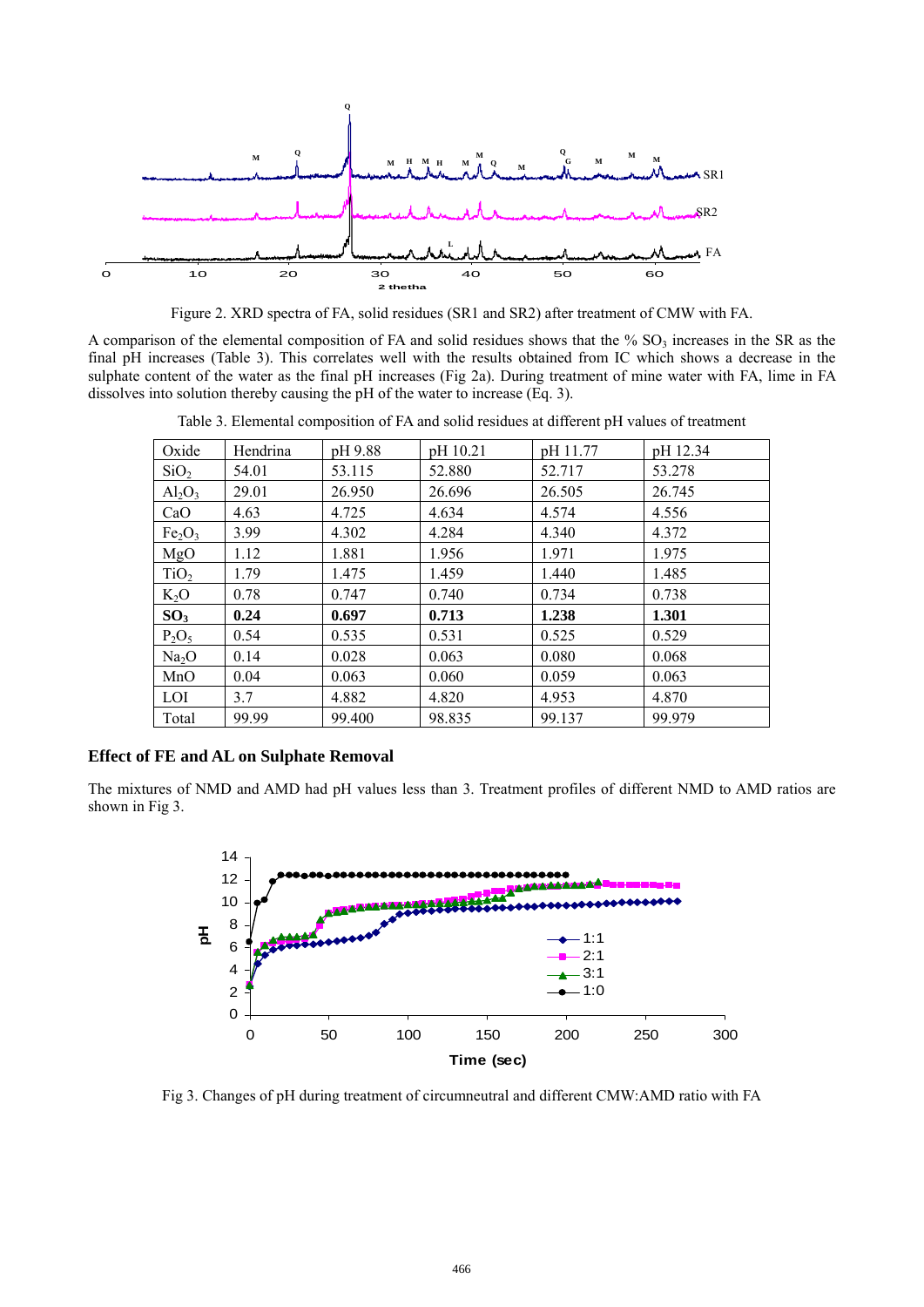A slight buffering was noticed for NMD treatment at pH 10, which was not pronounced as compared to NMD/AMD mixtures. The buffering is observed at multiple pH plateaus is due to hydrolysis reactions coupled with precipitation of Fe(OH)<sub>3</sub> and Al(OH)<sub>3</sub> at pH 4-7 (Uhlman et al., 2004; Jenke and Gordon, 1983). Mn(OH)<sub>2</sub> hydrolysis occurs at pH 9-10. PHREEQC geochemical modeling done on NMD and NMD/AMD post process waters predicts hyroxides, oxyhydroxides and oxyhydroxysulphate of Fe and Al to be precipitating (Table 4).

 $Al^{3+} + 3H_2O \rightarrow Al(OH)_3 + 3H^+$  (5)  $Mn^{2+} + 2H_2O \rightarrow Mn(OH)_2 + 2H^+$  (6)  $Fe^{3+} + 3H_2O \rightarrow Fe(OH)_3 + 3H^+$  (7)

Sulphate removal as a function of different NMD:AMD ratios is shown in Fig 4. Treatment of NMD to pH less than 10 shows insignificant sulphate removal. This is because the pH increase to pH 10 requires very small amount of lime due the absence of Fe and Al to buffer a sharp rise in pH. This means only a small concentration of  $Ca^{2+}$  will be available for gypsum precipitation. Treatment of NMD:AMD mixtures shows more than 80 % sulphate removal when the pH is raised to 10.



Fig 4. Trends of sulphate (a) and Ca (b) concentrations during treatment of CMW and different CMW:AMD ratios with FA

Table 4. Saturation indices of sulphates and Ca bearing mineral phases calculated at various pHs for NMD and 1:1, 2:1 and 3:1 NMD/AMD mixtures.

|                              | sample              |                          |                          |                              | NMD to different final pH     |                          |                              |                          | 1:1 mixture to different final pH |                          |                  |                  |                  |                          |                                   |                          |
|------------------------------|---------------------|--------------------------|--------------------------|------------------------------|-------------------------------|--------------------------|------------------------------|--------------------------|-----------------------------------|--------------------------|------------------|------------------|------------------|--------------------------|-----------------------------------|--------------------------|
| ion                          | phase               | 6.5                      | 8.9                      | 9.88                         | 10.96                         | $\overline{1}1.7$        |                              | 12.35                    | 2.3                               |                          | 4.57             |                  | 5.94             | 8.34                     | 9.96                              | 10.21                    |
| $SO_4^2$                     | Alunite             | 5.14                     | $\blacksquare$           | $\overline{\phantom{0}}$     | $\overline{\phantom{0}}$      | $\blacksquare$           | $\overline{\phantom{a}}$     |                          | $\overline{\phantom{0}}$          |                          | $\blacksquare$   |                  | 16.4             | 16.4                     | $\blacksquare$                    | $\blacksquare$           |
|                              | Anhydrite           | $-0.3$                   | 0.1                      | 0.2                          | 0.2                           | 0.3                      | 0.4                          |                          | 0.2                               |                          | 0.7              |                  | 1.0              | 1.0                      | 1.1                               | 1.1                      |
|                              | Barite              | 0.1                      | 0.03                     | $0.00\,$                     | 0.0                           | 0.0                      | 0.0                          |                          | $-0.1$                            |                          | $-0.1$           |                  | $-0.2$           | $-0.2$                   | $-0.1$                            | $-0.1$                   |
|                              | Basaluminite        | 2.9                      |                          |                              | $\overline{\phantom{0}}$      |                          | $\qquad \qquad \blacksquare$ |                          | $\overline{a}$                    |                          | $\overline{3.8}$ |                  | 16.9             | $\overline{16.9}$        | $\blacksquare$                    | -                        |
|                              | Celestite           | $-0.8$                   | $-0.8$                   | $-0.9$                       | $-0.9$                        | $-0.9$                   | $-0.9$                       |                          |                                   | $-0.7$                   | $-0.7$           |                  | $-0.8$           | $-0.8$                   | $-0.8$                            | $-0.8$                   |
|                              | Ettringite          |                          |                          |                              | 2.7                           | 11.8                     |                              | 12.4                     | $\overline{a}$                    |                          | $\blacksquare$   |                  |                  |                          | 9.85                              | 10.7                     |
|                              | Gypsum              | $-0.1$                   | 0.2                      | 0.4                          | 0.4                           | 0.5                      | 0.5                          |                          | 0.4                               |                          | 0.9              |                  | $\overline{1.2}$ | 1.2                      | 1.3                               | 1.3                      |
|                              | Jarosite(ss)        | $\blacksquare$           | $\blacksquare$           | $\qquad \qquad \blacksquare$ | $\blacksquare$                | $\blacksquare$           | $\blacksquare$               |                          | $\qquad \qquad -$                 |                          | $\blacksquare$   |                  | 5.4              | 5.4                      | 3.1                               | 1.9                      |
|                              | Jarosite-K          | $\blacksquare$           | $\blacksquare$           | $\blacksquare$               | $\blacksquare$                | $\frac{1}{2}$            | $\blacksquare$               |                          | $\overline{a}$                    |                          | $\blacksquare$   |                  | 5.2              | $\overline{5.2}$         | 3.8                               | 2.6                      |
|                              | Jarosite-Na         | $\blacksquare$           | $\overline{\phantom{a}}$ | $\blacksquare$               | $\blacksquare$                | $\blacksquare$           | $\blacksquare$               |                          | $\frac{1}{2}$                     |                          | $\blacksquare$   |                  | $\overline{1.9}$ | 1.9                      | 0.5                               | $-0.7$                   |
|                              | JarositeH           |                          | $\blacksquare$           | $\blacksquare$               | ÷,                            | $\blacksquare$           | $\blacksquare$               |                          | $\frac{1}{2}$                     |                          | $\Box$           |                  | $-1.0$           | $-1.0$                   | $\blacksquare$                    | $\overline{\phantom{0}}$ |
| Ca                           | Anhydrite           | $-0.3$                   | $-0.1$                   | 0.2                          | 0.2                           | 0.3                      | 0.4                          |                          |                                   | 0.15                     | 0.69             |                  | 1.00             | 1.00                     | 1.12                              | 1.12                     |
|                              | Diopside            | $\blacksquare$           | 0.7                      | 3.9                          | 6.5                           | 8.0                      | 8.7                          |                          | $\overline{a}$                    |                          | $\overline{a}$   |                  | $\overline{a}$   | $\blacksquare$           | $\ddot{\phantom{a}}$              | $\frac{1}{2}$            |
|                              | Gypsum              | 0.1                      | 0.2                      | 0.4                          | 0.4                           | 0.5                      | 0.6                          |                          |                                   | 0.37                     | 0.91             |                  | 1.21             | 1.22                     | 1.33                              | 1.33                     |
|                              | Hydroxyapatite      | $\blacksquare$           | 5.0                      | 7.4                          | 8.9                           | 10.2                     | 11.1                         |                          | $\blacksquare$                    |                          | $\blacksquare$   |                  |                  |                          | $\blacksquare$                    | $\qquad \qquad -$        |
|                              | Tremolite           | $\blacksquare$           | 10.3                     | 21.0                         | 29.0                          | 33.0                     | 34.1                         |                          |                                   |                          |                  |                  |                  |                          |                                   |                          |
|                              | sample              | 2:1                      |                          |                              | mixture to different final pH |                          |                              |                          |                                   |                          |                  |                  |                  |                          | 3:1 mixture to different final pH |                          |
| ion                          | phase               | $\overline{2.65}$        | 6.26                     | 8.98                         | 9.97                          | 12.69                    |                              | 2.63                     |                                   | 6.15                     |                  | 8.44             |                  | 10.0                     | 10.36                             | 11.78                    |
| SO <sub>4</sub> <sup>2</sup> | Alunite             |                          | 16.4                     | 1.7                          |                               | $\mathbf{r}$             |                              | $\overline{a}$           |                                   | 16.2                     |                  | 4.7              |                  | $\blacksquare$           | $\overline{a}$                    |                          |
|                              | Anhydrite           | 0.03                     | 0.7                      | 0.9                          | 0.9                           | 0.9                      |                              | 0.04                     |                                   | 0.5                      |                  | 0.77             |                  | 0.86                     | 0.87                              |                          |
|                              | <b>Barite</b>       | 0.1                      | 0.1                      | 0.1                          | 0.1                           | 0.1                      |                              | 0.25                     |                                   | 0.2                      |                  | 0.25             |                  | 0.23                     | 0.23                              |                          |
|                              | <b>Basaluminite</b> |                          | $\overline{a}$           | $\overline{3.1}$             |                               | $\blacksquare$           |                              | $\blacksquare$           |                                   | 16.7                     |                  | $\overline{5.9}$ |                  |                          | $\overline{a}$                    |                          |
|                              | Celestite           | $-0.6$                   | $-0.6$                   | $-0.6$                       | $-0.6$                        | $-0.6$                   |                              | $\Box$                   |                                   | $-0.7$                   |                  | $-0.7$           |                  | $-0.7$                   | $-0.7$                            |                          |
|                              | Ettringite          |                          | $\overline{\phantom{a}}$ | 4.36                         | 8.6                           | 19.3                     |                              | $\mathbf{r}$             |                                   | $\overline{\phantom{0}}$ |                  | 1.1              |                  | 8.0                      | 9.5                               |                          |
|                              | Gypsum              | $\overline{0.2}$         | 0.9                      | 1.1                          | $\overline{1.2}$              | $\overline{1.2}$         |                              | 0.26                     |                                   | $\overline{0.7}$         |                  | 1.0              |                  | 1.1                      | $\overline{1.1}$                  |                          |
|                              | Jarosite(ss)        | $\overline{\phantom{a}}$ | 6.7                      | 8.0                          | 2.5                           | $\blacksquare$           |                              | $\blacksquare$           |                                   | 5.65                     |                  |                  | 10.02            | 1.90                     | $-0.29$                           |                          |
|                              | Jarosite-K          | $\blacksquare$           | 6.6                      | 8.5                          | $\overline{3.2}$              | $\overline{\phantom{a}}$ |                              | $\overline{\phantom{a}}$ |                                   | 5.6                      |                  | 10.4             |                  | 2.6                      | 0.5                               |                          |
|                              | Jarosite-Na         | $\blacksquare$           | 3.3                      | 5.1                          | $-0.2$                        | $\blacksquare$           |                              | $\blacksquare$           |                                   | 2.08                     |                  | 6.9              |                  | $-0.9$                   | $\overline{a}$                    |                          |
|                              | JarositeH           |                          | 0.03                     | $-0.8$                       | $\blacksquare$                | $\blacksquare$           |                              | $\overline{a}$           |                                   | $-1.0$                   |                  | 1.6              |                  | $\overline{\phantom{a}}$ | $\frac{1}{2}$                     |                          |
|                              | Jurbanite           | $-0.3$                   | 2.6                      | $\Box$                       | $\bar{\phantom{a}}$           | $\blacksquare$           |                              | $-0.4$                   |                                   | 2.6                      |                  |                  |                  | $\blacksquare$           | $\blacksquare$                    |                          |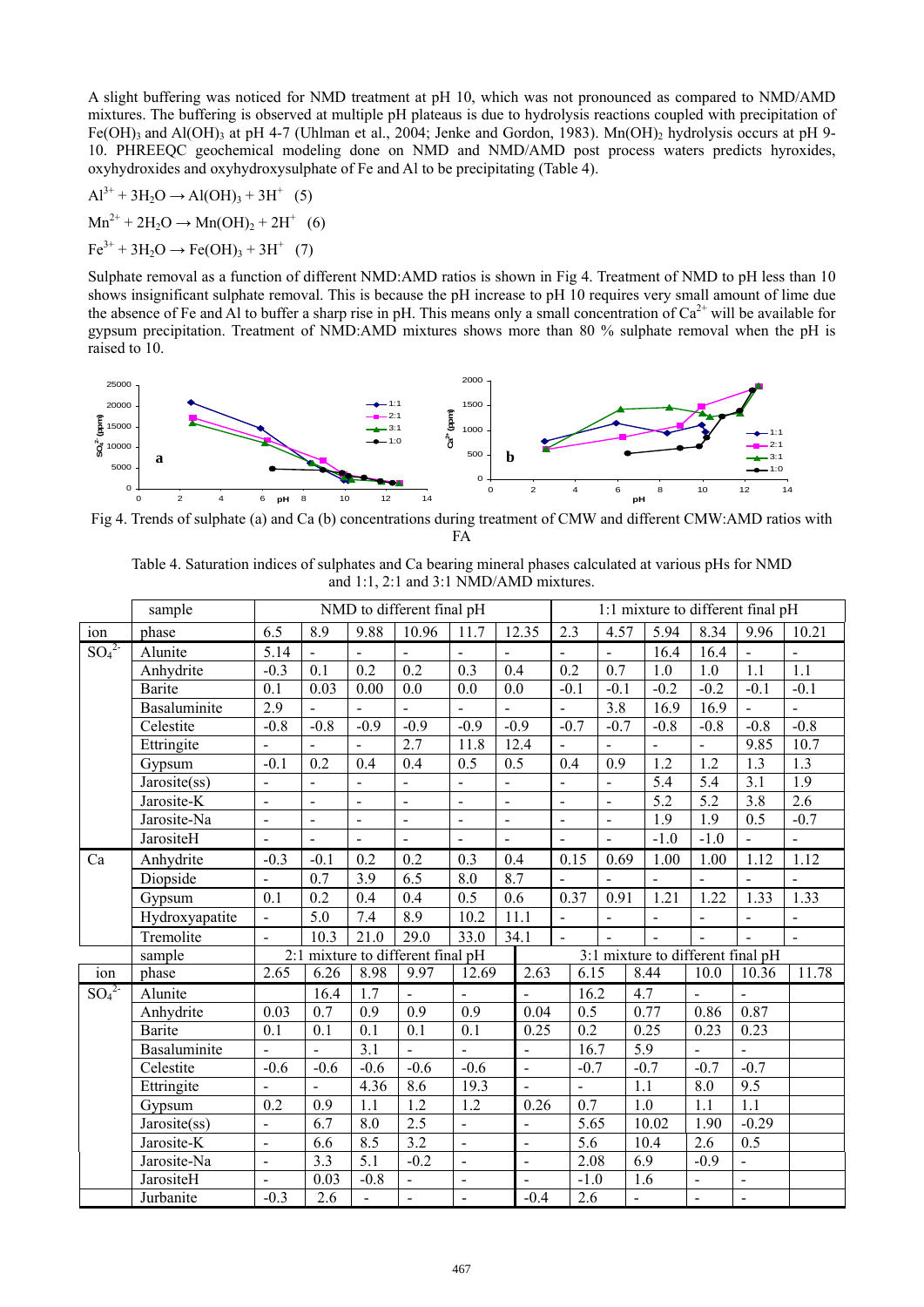Note: (-) undersaturation, (0) at equibrium and positive numbers means supersaturation and precipitation of that mineral phase is possible.

This is because more lime is consumed (Fig 4b) to counter the acidity/H+ ions generated through hydrolysis of Al and Fe ions. Precipitation of Al and Fe (oxy)-hydroxides, oxyhydroxysulphate tends to adsorb or incorporate sulphates leading to more sulphates being removed (Seth and Ghazi, 1997). The possible oxyhydroxysulphate complexes predicted using PHREEQC geochemical modeling include alunite(KAl<sub>3</sub>(SO<sub>4)2</sub>(OH)<sub>6</sub>), basaluminite (Al<sub>4</sub>(OH)<sub>10</sub>SO<sub>4</sub>), jurbanite (AlOHSO<sub>4</sub>), jarosite-ss  $(K_{0.77}Na_{0.03}H_0.2Fe_3(SO_4)_{2}(OH)_{6})$ , jarosite-K (KFe<sub>3</sub>(SO<sub>4</sub>)<sub>2</sub>(OH)<sub>6</sub>), jarosite-Na  $(NaFe<sub>3</sub>(SO<sub>4</sub>)<sub>2</sub>(OH)<sub>6</sub>)$  and jarosite-H  $(H<sub>3</sub>OFe<sub>3</sub>(SO<sub>4</sub>)<sub>2</sub>(OH)<sub>6</sub>).$ 

The presence of Fe and Al ions generates acidity (H+ ions) when Al and Fe (oxy) hydroxides and oxyhroxysulphates forms. This facilitates dissolution of lime (releasing more  $Ca^{2+}$  and OH). The  $Ca^{2+}$  ions combine with  $SO_4^{2-}$  to form gypsum leadind to removal of  $SO_4^2$ . The OH combine with H<sup>+</sup> leading to the buffer plateaus observed (Fig 3). Precipitation of Al, Fe (oxy) hydroxides and oxyhydroxysulphates contribute to sulphate removal through adsorption and structural incorporation respectively.

Treatment of NMD beyond pH 10 shows similar trends of sulphate removal for NMD:AMD mixtures. This is because sulphates that precipitate on metal hydroxide surfaces in the form of oxyhydroysulphates tend to desorp at high pH due to competition with hydroxide ions. At pH 7, the sulphates start to desorp from metal hydroxides surfaces due to competition with OH- ions according to Seth and Ghazi (1997). Saturation indices calculated using PHREEQC show that Fe and Al oxyhydroxysulphate complexes are undersaturated at pH > 10. The only sulphate phases that are supersaturated are barite, ettringite, gypsum and anhydrite for all the NMD and NMD/AMD mixtures.



Fig 5. Trends of Al (a), Fe (b), Mg (c) and Mn (d) concentrations during treatment of different CMW and different CMW:AMD ratios with FA.

Treatment of mine water with FA results in removal of Mg, Fe, Mn and Al, but the removal depends on the final pH of treatment. Fe and Al precipitate at pH 6-8 (Fig 6a and 5b), Mn precipitates at pH > 9 (Fig 5c) and Mg precipitates out at  $pH > 10$  (Fig 5d).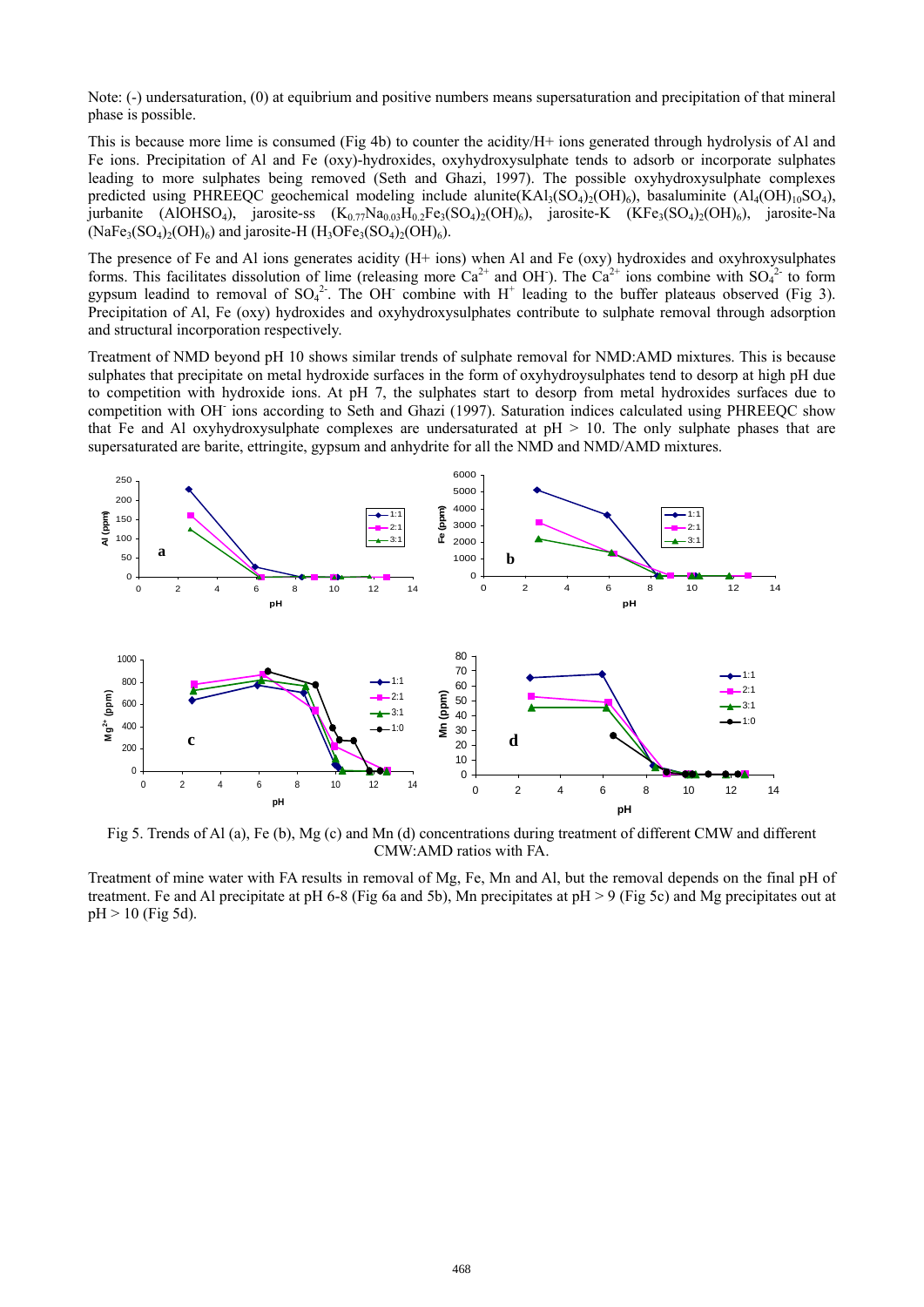|                 | sample                            | NMD to different final pH    |                              |                          |                                            |                                   |                          |                              | 1:1 mixture to different final pH  |                              |                                            |                  |                                  |  |  |
|-----------------|-----------------------------------|------------------------------|------------------------------|--------------------------|--------------------------------------------|-----------------------------------|--------------------------|------------------------------|------------------------------------|------------------------------|--------------------------------------------|------------------|----------------------------------|--|--|
| ion             | phases                            | 6.5                          | 8.9                          | 9.88                     | 10.96                                      | 11.7                              | 12.35                    | 2.3                          | 4.57                               | 5.94                         | 8.34                                       | 9.96             | 10.21                            |  |  |
| $\overline{Al}$ | $Al(OH)$ <sub>3</sub>             | $-0.7$                       | $\overline{a}$               |                          | $\frac{1}{2}$                              |                                   |                          | $\blacksquare$               |                                    | $\overline{2.5}$             | 2.5                                        | $-0.3$           | $-0.5$                           |  |  |
|                 | Alunite                           | $\overline{5.1}$             | $\overline{a}$               | $\overline{a}$           | $\overline{a}$                             | $\Box$                            | $\overline{a}$           | $\overline{a}$               | 8.8                                | 16.4                         | 16.4                                       | $\Box$           | $\frac{1}{2}$                    |  |  |
|                 | <b>Basaluminite</b>               | 2.9                          | $\overline{a}$               | $\overline{a}$           | $\overline{a}$                             | $\frac{1}{2}$                     | $\overline{a}$           | $\frac{1}{2}$                | 3.8                                | 16.9                         | 16.9                                       | $\Box$           | $\overline{a}$                   |  |  |
|                 | Boehmite                          | $\overline{1.6}$             | $-0.7$                       | $\overline{a}$           | $\overline{a}$                             | $\overline{a}$                    | $\frac{1}{2}$            | $\frac{1}{2}$                | 0.7                                | 4.7                          | 4.7                                        | 1.9              | $\overline{1.7}$                 |  |  |
|                 | Diaspore                          | $\overline{3.3}$             | 1.0                          | 0.1                      | $\overline{a}$                             | $\blacksquare$                    | $\overline{a}$           | $\frac{1}{2}$                | 2.4                                | 6.4                          | 6.4                                        | 3.6              | $\overline{3.4}$                 |  |  |
|                 | Etrringite                        | $\overline{a}$               | $\overline{a}$               | $\frac{1}{2}$            | 2.65                                       | 6.4                               | 8.9                      | $\overline{a}$               | $\overline{a}$                     | $\Box$                       | $\frac{1}{2}$                              | 9.9              | 10.7                             |  |  |
|                 | Jurbanite                         | $\overline{a}$               | $\overline{a}$               | $\overline{a}$           |                                            |                                   | $\Box$                   | $-0.2$                       | 1.8                                | 2.9                          | 2.9                                        |                  |                                  |  |  |
|                 | Gibbsite                          | 2.0                          | $-0.3$                       | $\overline{a}$           | $\blacksquare$                             | $\blacksquare$                    | $\overline{a}$           |                              | 1.2                                | 5.2                          | 5.2                                        | 2.4              | $\overline{2.2}$                 |  |  |
| Mn              | <b>Birnissite</b>                 | $\overline{\phantom{a}}$     | $\overline{a}$               | $-0.1$                   | 4.1                                        | 6.7                               | $\overline{7.8}$         | $\blacksquare$               | $\blacksquare$                     | $\overline{a}$               | $\blacksquare$                             | 0.5              | 1.3                              |  |  |
|                 | Bixbyite                          | $\blacksquare$               | 3.5                          | 8.9                      | 15.0                                       | 18.7                              | 20.0                     | $\overline{\phantom{a}}$     | $\blacksquare$                     | $\overline{\phantom{a}}$     | $\blacksquare$                             | 9.8              | 11.0                             |  |  |
|                 | Hausamannite                      | $\frac{1}{2}$                | 6.9                          | 14.1                     | $\overline{22.1}$                          | 26.8                              | 28.3                     | $\overline{a}$               | $\overline{\phantom{a}}$           | $\blacksquare$               | $\overline{\phantom{a}}$                   | 15.3             | 16.9                             |  |  |
|                 | Manganite                         | $\blacksquare$               | 1.6                          | 4.3                      | 7.4                                        | 7.9                               | $\overline{9.9}$         | $\overline{a}$               | $\blacksquare$                     | $\overline{\phantom{a}}$     | $\blacksquare$                             | 4.8              | $\overline{5.35}$                |  |  |
|                 | Nsutite                           | $\blacksquare$               | $\blacksquare$               | 1.0                      | $\overline{5.1}$                           | 7.7                               | $\overline{9.0}$         | $\frac{1}{2}$                | $\blacksquare$                     | $\overline{\phantom{a}}$     | $\overline{\phantom{a}}$                   | $\overline{1.5}$ | $\overline{2.3}$                 |  |  |
|                 | Pyrochroite                       | $\blacksquare$               | $\overline{\phantom{a}}$     | 0.6                      | $\overline{2.5}$                           | 3.6                               | $\overline{3.7}$         | $\blacksquare$               | $\blacksquare$                     | $\overline{\phantom{a}}$     | $\overline{\phantom{a}}$                   | 0.9              | 1.3                              |  |  |
|                 | Pyrolusite                        | $\overline{\phantom{a}}$     | $\overline{a}$               | $\overline{2.2}$         | 6.3                                        | 8.9                               | 10.2                     | $\overline{a}$               | $\overline{a}$                     | $\overline{a}$               |                                            | 2.7              | $\overline{3.5}$                 |  |  |
| Fe              | $Fe(OH)_{2.7}Cl_{0.3}$            | $\blacksquare$               | 5.5                          | 4.4                      | 3.2                                        | 2.2                               | 1.4                      | $\qquad \qquad \blacksquare$ | 3.6                                | 7.4                          | 7.4                                        | 9.64             | 9.4                              |  |  |
|                 | $Fe(OH)$ <sub>3</sub>             | $\blacksquare$               | 1.1                          | 0.5                      | $-0.6$                                     | $\qquad \qquad \blacksquare$      | $\blacksquare$           | $\qquad \qquad \blacksquare$ | $\Box$                             | $\overline{2.1}$             | 2.1                                        | $\overline{5.6}$ | $\overline{5.4}$                 |  |  |
|                 | Fe <sub>3</sub> (OH) <sub>8</sub> | $\blacksquare$               |                              |                          | $\qquad \qquad \blacksquare$               |                                   |                          | $\overline{\phantom{0}}$     |                                    | 3.8                          | 3.8                                        | 10.2             | 9.4                              |  |  |
|                 | Goethite                          | 4.6                          | 7.0                          | 6.4                      | $\overline{5.3}$                           | 4.5                               | $\overline{3.9}$         | $\qquad \qquad \blacksquare$ | $\overline{3.8}$                   | $\overline{8.0}$             | $\overline{8.0}$                           | 11.5             | 11.3                             |  |  |
|                 | Hematite                          | 11.2                         | 16.1                         | 14.7                     | 12.6                                       | 11.0                              | 9.9                      | $\qquad \qquad \blacksquare$ | 9.6                                | 18.0                         | 18.0                                       | 24.9             | 24.6                             |  |  |
|                 | Maghemite                         | $\qquad \qquad -$            | 5.7                          | 4.3                      | 2.2                                        | 0.6                               | $-0.5$                   | $\qquad \qquad \blacksquare$ | $-0.8$                             | 7.6                          | 7.6                                        | 14.5             | 14.2                             |  |  |
|                 | Magnetite                         | 9.6                          | 14.4                         | 11.5                     | 7.3                                        | 4.0                               | $1.\overline{7}$         | $\overline{\phantom{a}}$     | 9.09                               | 20.3                         | 20.3                                       | 26.7             | 25.9                             |  |  |
|                 | Jarosite(ss)                      | $\qquad \qquad \blacksquare$ | $\qquad \qquad \blacksquare$ |                          | $\blacksquare$                             | $\overline{\phantom{a}}$          | $\blacksquare$           | $\qquad \qquad \blacksquare$ | $\blacksquare$                     | 5.4                          | 5.4                                        | 3.1              | 1.9                              |  |  |
|                 | Jarosite-K                        | $\blacksquare$               | $\qquad \qquad \blacksquare$ | $\blacksquare$           | $\blacksquare$                             | $\overline{\phantom{a}}$          | $\blacksquare$           | $\blacksquare$               | $\blacksquare$                     | 5.2                          | 5.2                                        | $\overline{3.8}$ | 2.6                              |  |  |
|                 | Jarosite-Na                       | $\blacksquare$               | $\qquad \qquad \blacksquare$ | $\blacksquare$           | $\blacksquare$                             | $\overline{\phantom{a}}$          | $\Box$                   | $\qquad \qquad \blacksquare$ | $\blacksquare$                     | 1.9                          | 1.9                                        | 0.5              | $-0.7$                           |  |  |
|                 | JarositeH                         | $\blacksquare$               | $\frac{1}{2}$                | $\blacksquare$           | $\blacksquare$                             | $\blacksquare$                    | $\overline{a}$           | $\overline{\phantom{a}}$     | $\blacksquare$                     | $-1.0$                       | $-1.0$                                     | $\blacksquare$   | $\blacksquare$                   |  |  |
|                 |                                   |                              |                              |                          |                                            |                                   |                          |                              |                                    |                              |                                            |                  |                                  |  |  |
|                 |                                   |                              |                              |                          |                                            |                                   |                          |                              |                                    |                              |                                            |                  |                                  |  |  |
| Mg              | <b>Brucite</b>                    | $\overline{\phantom{a}}$     | $-0.1$                       | 0.8                      | 3.0                                        | 4.4                               | 5.2                      | $\blacksquare$               |                                    | $\qquad \qquad \blacksquare$ | $\qquad \qquad \blacksquare$               | 0.6              | 1.0                              |  |  |
|                 | sample                            |                              |                              |                          | 2:1 mixture to different final pH          |                                   |                          |                              | 3:1 mixture to different final pH  |                              |                                            |                  |                                  |  |  |
| ion             | phase                             | 2.65<br>$\overline{a}$       | 6.26                         | 8.98                     | 9.97                                       | 12.69                             | 2.63<br>$\overline{a}$   | 6.15                         | 8.44                               | 10.0                         |                                            | 10.36            | 11.78                            |  |  |
| AI              | Al(OH) <sub>3</sub>               | $\overline{a}$               | 2.7                          | 0.5                      | $-0.5$                                     | $\frac{1}{2}$                     | $\ddot{\phantom{1}}$     | 2.5                          | 1.0                                | $-0.6$<br>$\overline{a}$     | $-1.0$                                     |                  | $\overline{a}$                   |  |  |
|                 | Alunite                           | $\overline{a}$               | 16.4<br>$\overline{a}$       | $\overline{1.7}$         | $\overline{\phantom{a}}$<br>$\overline{a}$ | $\blacksquare$<br>$\overline{a}$  | $\ddot{\phantom{a}}$     | 16.2                         | 4.7                                | $\overline{a}$               | $\overline{\phantom{a}}$<br>$\overline{a}$ |                  | $\overline{a}$<br>$\overline{a}$ |  |  |
|                 | Basaluminite                      | $\overline{a}$               |                              | $\overline{3.1}$         |                                            |                                   | $\overline{a}$           | 16.7                         | $\overline{5.9}$                   |                              |                                            |                  |                                  |  |  |
|                 | Boehmite                          | $\overline{a}$               | $\overline{5.0}$             | 2.8                      | 1.8                                        | $-1.0$                            | $\overline{\phantom{a}}$ | 4.7                          | $\overline{3.2}$                   | 1.6                          | $\overline{1.3}$                           |                  | $-0.2$                           |  |  |
|                 | Diaspore                          |                              | 6.7                          | $\overline{4.5}$         | $\overline{3.5}$                           | $\overline{0.8}$                  |                          | 6.4                          | 4.9                                | $\overline{3.3}$             | 3.0                                        |                  | $\overline{1.6}$                 |  |  |
|                 | Ettringite                        | $-0.3$                       |                              | 4.36                     | 8.59<br>$\blacksquare$                     | 19.27<br>$\overline{\phantom{a}}$ | $-0.4$                   |                              | $\overline{1.1}$<br>$\overline{a}$ | 7.99                         | 9.53                                       |                  | 15.16                            |  |  |
|                 | Jurbanite<br>Gibbsite             | $\overline{a}$               | 2.6<br>5.4                   | 3.2                      | 2.2                                        | $\omega$                          | $\sim$                   | 2.6<br>5.2                   | 3.7                                | 2.1                          | 1.7                                        |                  | $\overline{0.3}$                 |  |  |
| Mn              | <b>Birnissite</b>                 | $\blacksquare$               | $\blacksquare$               |                          | 0.4                                        | 8.7                               | $\overline{\phantom{a}}$ | $\blacksquare$               | $\overline{a}$                     | 0.46                         | 1.88                                       |                  | 6.93                             |  |  |
|                 |                                   | $\blacksquare$               | $\blacksquare$               |                          | 9.7                                        | 20.9                              | $\sim$                   | $\blacksquare$               | 0.33                               |                              |                                            |                  | 19.10                            |  |  |
|                 | Bixbyite<br>Hausamannite          | $\overline{\phantom{a}}$     | $\blacksquare$               | 3.7<br>7.2               | 15.1                                       | 29.2                              | $\sim$                   | $\overline{\phantom{a}}$     | 2.64                               | 9.71<br>15.2                 |                                            | 11.83<br>17.97   | 27.5                             |  |  |
|                 |                                   | $\blacksquare$               | $\blacksquare$               | 1.7                      | 4.7                                        | 10.3                              | $\sim$                   | $\overline{\phantom{m}}$     | 0.03                               | 4.72                         |                                            |                  | 9.41                             |  |  |
|                 | Manganite<br>Nsutite              | $\frac{1}{2}$                | $\overline{\phantom{a}}$     | $\overline{\phantom{a}}$ | 1.4                                        |                                   | $\blacksquare$           | $\blacksquare$               | $\blacksquare$                     | 1.50                         | 5.78<br>2.91                               |                  | 7.97                             |  |  |
|                 |                                   | $\blacksquare$               |                              | $\overline{a}$           | 0.9                                        | 3.7                               | $\sim$                   |                              | $\blacksquare$                     | 0.86                         | 1.56                                       |                  | 3.77                             |  |  |
|                 | Pyrochroite                       | $\overline{a}$               |                              |                          |                                            |                                   | $\sim$                   |                              |                                    |                              |                                            |                  |                                  |  |  |
| Fe              | $\overline{Fe(OH)_{2.7}Cl_{0.3}}$ | $\blacksquare$               | 8.0                          | 10.5                     | 9.44                                       | 5.9<br>2.7                        | $\sim$                   | 7.5                          | 10.7                               | 9.3                          | 8.8                                        |                  | 7.0                              |  |  |
|                 | Fe <sub>3</sub> (OH) <sub>8</sub> | $\frac{1}{2}$                | 2.8                          | 6.1                      | 5.3                                        | $\blacksquare$                    | $\sim$                   | 4.10                         | 13.50                              | 8.92                         | 7.54                                       |                  | 1.9                              |  |  |
|                 | Fe(OH) <sub>3</sub>               | $\blacksquare$               | 5.6                          | 12.8                     | 9.5<br>11.2                                |                                   | $\sim$                   | 2.3                          | 6.2<br>12.1                        | 5.2                          | 4.8                                        |                  | 3.4<br>$\overline{9.3}$          |  |  |
|                 | Goethite                          | $\blacksquare$               | 8.7<br>19.4                  | 12.0                     |                                            | 8.6                               | $\sim$                   | 8.2                          |                                    | 11.0                         | 10.7                                       |                  |                                  |  |  |
|                 | Hematite                          | $\blacksquare$               |                              | 26.0                     | 24.4                                       | 19.1                              | $\sim$                   | 18.3                         | 26.1                               | 24.1                         |                                            | 23.41            | 20.6                             |  |  |
|                 | Maghemite                         | $\blacksquare$               | 9.0                          | 15.6                     | 14.1                                       | 8.7                               | $\sim$                   | 7.9                          | 15.7                               | 13.7                         | 13.0                                       |                  | 10.2                             |  |  |
|                 | Magnetite                         | $\blacksquare$               | 22.1                         | 29.3                     | 26.0                                       | 15.2<br>$\overline{\phantom{a}}$  | $\sim$                   | 20.6                         | 30.0                               | 25.4                         | 24.0                                       |                  | 18.4<br>$\blacksquare$           |  |  |
|                 | Jarosite(ss)                      | $\blacksquare$               | 6.70                         | 8.03                     | 2.49                                       | $\blacksquare$                    | $\sim$                   | 5.7                          | 10.0                               | 1.9                          | $-0.3$                                     |                  | $\blacksquare$                   |  |  |
|                 | Jarosite-K                        | $\blacksquare$               | 6.6                          | 8.5                      | 3.2                                        | $\blacksquare$                    | $\sim$                   | 5.6                          | 5.6                                | 2.6<br>$-0.9$                | 0.5<br>$\frac{1}{2}$                       |                  | $\blacksquare$                   |  |  |
|                 | Jarosite-Na<br>JarositeH          | $\qquad \qquad \blacksquare$ | 3.3<br>0.03                  | 5.1<br>$-0.8$            | $-0.2$<br>$\qquad \qquad \blacksquare$     | $\blacksquare$                    | $\blacksquare$           | 2.1<br>$-1.0$                | 6.9<br>1.6                         | $\overline{\phantom{0}}$     | $\frac{1}{2}$                              |                  | $\blacksquare$                   |  |  |

Table 5. Saturation indices of Al, Fe, Mn and Mg mineral phases calculated using PHREEQC geochemical model at various pHs for NMD and 1:1, 2:1 and 3:1 NMD/AMD mixtures.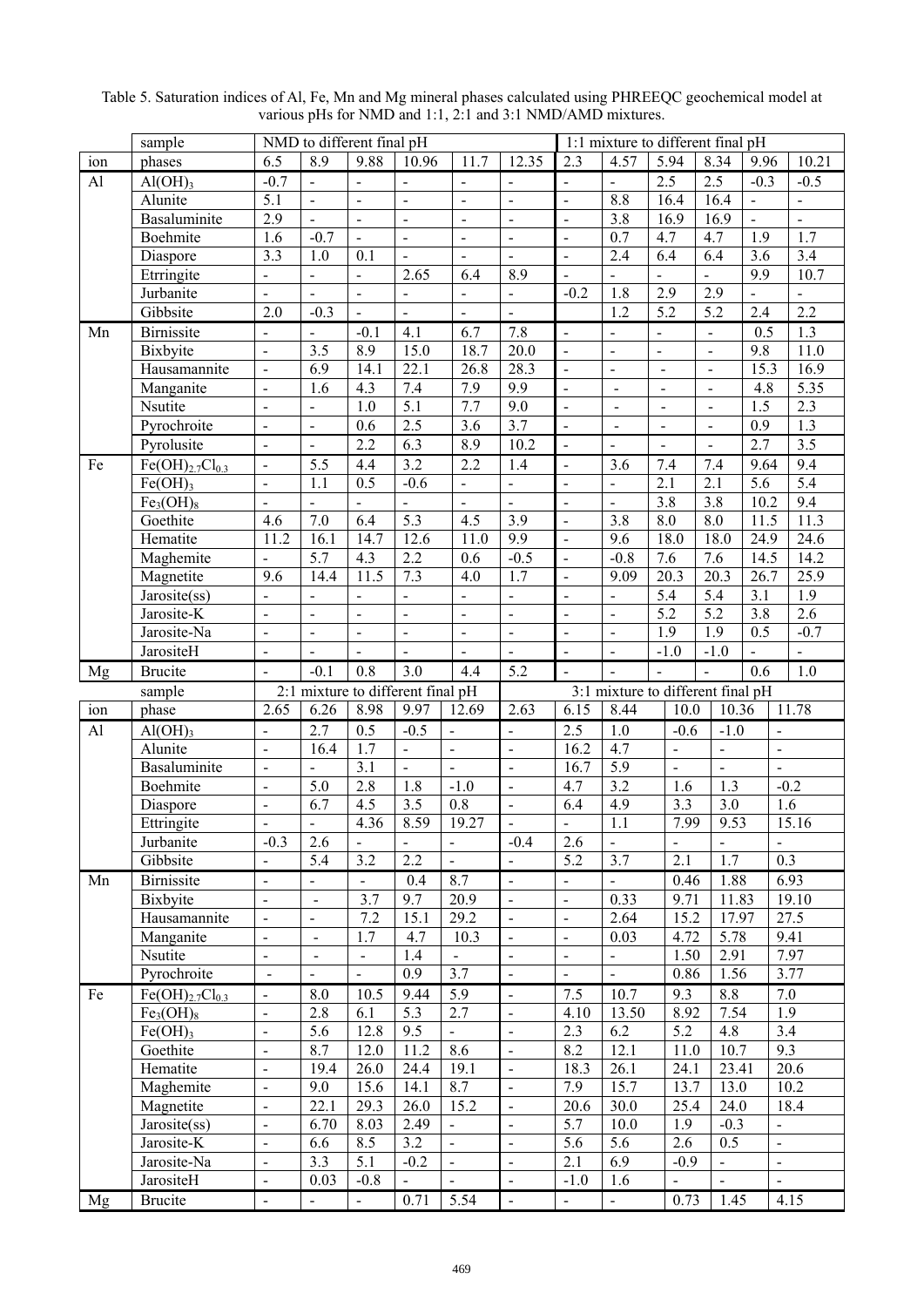Note: (-) undersaturation, (0) at equibrium and positive numbers means supersaturation and precipitation of that mineral phase is possible.

Saturation indices calculated using PHREEQC geochemical code show that Al and Fe hydroxides, oxyhydroxides and oxyhydroxysulphate complexes start precipitating at pH 5 and 6 respectively (Table 5). The saturation indices for Mn phases (i.e MnO<sub>2</sub>, Mn<sub>2</sub>O<sub>3</sub>, Mn<sub>3</sub>O<sub>4</sub>, MnOOH, MnO<sub>2</sub>, Mn(OH)<sub>2</sub> show that they are supersaturated at pH > 8. Mg was found to precipitate as brucite  $(Mg(OH)_2)$  at pH > 10 (Table 5).

### **4. CONCLUSION**

Sulphate removal during treatment of mine water with FA results in sulphate removal to 1000 - 1500 ppm. For NMD/AMD mixtures approximately 80 % of sulphate concentration is removed up to pH 10 and a further  $5 - 10$  % is removed when pH is increased beyond pH 10. On the other hand NMD treatment shows a gradual decrease of sulphate concentration at pH 6 to 10 and a sharp decrease of sulphate concentration were observed at pH beyond 10.The sulphates are removed in the form of gypsum. The presence of Fe, Al and Mn results in more lime demand from the FA due to pH buffering, thereby precipitating more sulphates as gypsum if the mine water is treated to pH below pH 10. The oxyhydroxysulphates also contribute to removal of sulphates in addition to adsorption on the surfaces of precipitating oxyhydroxides.Fe, Al, Mn and Mg are removed to below detection limit during treatment of mine water with FA. In order to remove Fe and Al, the pH needs to be raised to 8, while for removal of Mn and Mg; the pH has to be raised to 10 and 11, respectively.

#### **5. REFERENCES**

- Adriano, D.C., Page, A.L., Elseewi, A.A., Chang, A.C. & Straughan, I. 1980, "Utilization and disposal of fly ash and other coal residues in terrestrial ecosystems: A review", *Journal of Environmental Quality,* vol. 9, pp. 333-344.
- Bosman, D.J., Clayton, J.A., Maree, J.P. & Adlem, C.J.L. 1990, "Removal of sulphates from mine water with sulphide", *Proceedings of the Lisbon 90 International Symposium: Acidic Mine Water in Pyritic Environments*Lisbon, Portugal, pp. 16.
- Conlon, W.J. 1990, "Chapter 11 Membane process.Water Quality and Treatment" in *A handbook of Community Water Supplies* , 4th edn, American Water Works Association, McGraw-Hill Inc., , pp. 561-640.
- Davies, B.R., O'keeffe, J.H. & Snaddon, C.D. 1993, *A Synthesis of the Ecological Functioning, Conservation and Management of South African River Ecosystem* , Water Research Commission, Pretoria.
- Gitari, M.W., Petrik, L.F., Etchebers, O., Key, D.L., Iwuoha, E. & Okujeni, C. 2006, "Treatment of acid mine drainage with fly ash: removal of major contaminants and trace elements", *J. Environ. Sci. Health A: Tox. Hazard. Subst.*, vol. 41, pp. 1729-1747.
- Gitari, W.M., Petrik, L.F., Etchebers, O., Key, D.L., Iwuoha, E. & Okujeni, C. 2008, "Utilization of Fly Ash for Treatment of coal mines waste water: Solubility controls on major inorganic contaminants.", *Fuel,* vol. 87, pp. 2450-2462.
- Hammack. R.W, de Vegt.A.L and Schoeneman.A.L 2006, "The removal of sulfates and metals from mine waters using bacterial sulfate reduction: Pilot plant results.", *Mine water and the Environment,* .
- Hlabela, P., Maree, J. & Bruinsma, D. 2007, "Barium Carbonate Process for Sulphate and Metal Removal from Mine Water", *Mine Water and the Environment,* vol. 26, pp. 14-22.
- Jenke, R.D. & Gordon, K.P. 1983, "Chemical changes in concentrated, Acidic, Metal-bearing waste when treated with Lime", *Environmental Science and Technology,* vol. 17, no. 4.
- Johnson, D.B. & Hallberg, K.B. 2005, "Acid mine drainage remediation options: a review", *Science of The Total Environment,* vol. 338, no. 1-2, pp. 3-14.
- Lottermoser, B.G. 2007, *Mine Wastes: Characterization, Treatment and Environmental Impacts.* 2nd edn, Springer.
- Maree, J.P., Bosman, D.J. & Jenkins, G.R. 1989, "Chemical removal of sulphates, calcium and heavy metals from mining and power station effluents. ", *Water Sewage and Effluents,* vol. 9:, pp. 10-25.
- Mattigod, S.V., Dhanpat Rai., Eary, L.E. & Ainsworth, C.C. 1990, "Geochemical factors controlling the mobilization of inorganic constituents from fossil fuel combustion reisdues: Review of the major elements.", *Journal of Environmental Quality,* vol. 19, pp. 188-201.
- Perkins, R.B & Palmer, C. D. 1999, "Solubility of ettringite (Ca6[Al(OH)6]2(SO4)3 .26H2O) at 5–75°C", *Geochimica et Cosmochimica Acta*, vol. 63, no.13/14, pp. 1969–1980.